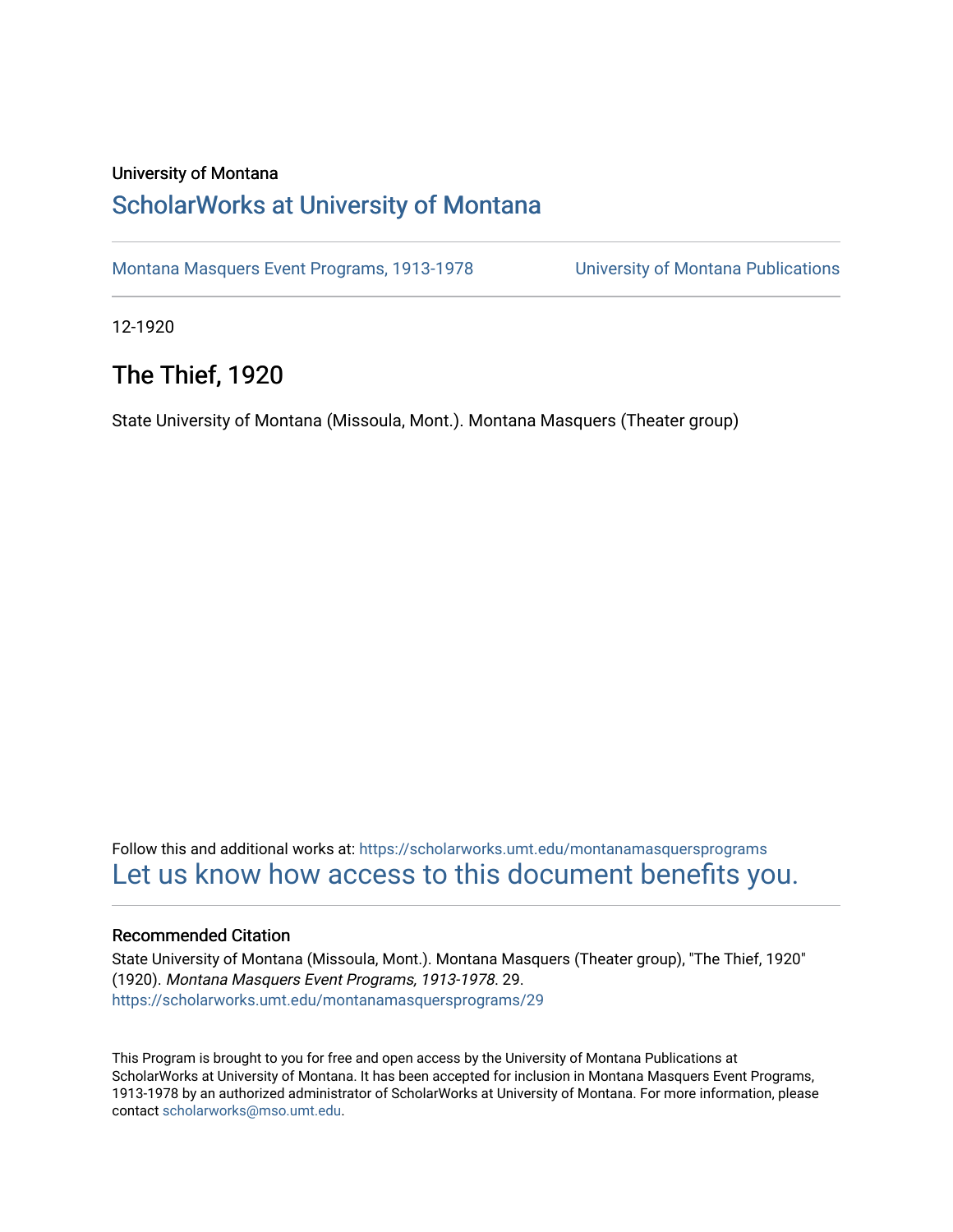# The Masquers' Club

 $of$ 

The State University of Montana

Presents

# "The Thief"

A play in three acts  $by$ HENRI BERNSTEIN

#### Dramatis Personae

Marie-Louise Harrison - -Richard Harrison -Isabelle Long  $\sim$ Raymond Long - -Frederick Long . . . . . . . . . Sam Goza, Jr. Mr. Hardwick - - - - - - Raymond Murphy

Programs - Masquers

Dec. 1920  $C_0(1)$  2

> - - Helen A. Little - - - - Matthew Brown <u> Paul Mile</u>randi L Virginia Yegen Paul Smith

Assistant Director Helena Hutchens Stage Mgr. and Advertising Mgr. - - William Hughes Property Manager - - - - - - Helen Streit

Scenery Designed by William Hughes.

Entire production under the direction of Mr. Alexander Dean.

Drawing room of Mr. Long's mansion on Long Act I. Island.

Act II. Mrs. Harrison's boudoir at the Long's.

Act III. Same as Act I.

We wish to thank-

Mrs. Charles D. McClure for the use of furniture for the first act.

Hans Jensen for use of furniture for the second act.

D. J. Donohue Co. for gowns for Miss Little and Miss. Yegen.

Mrs. W. E. Schreiber for chaperoning the company on tour.